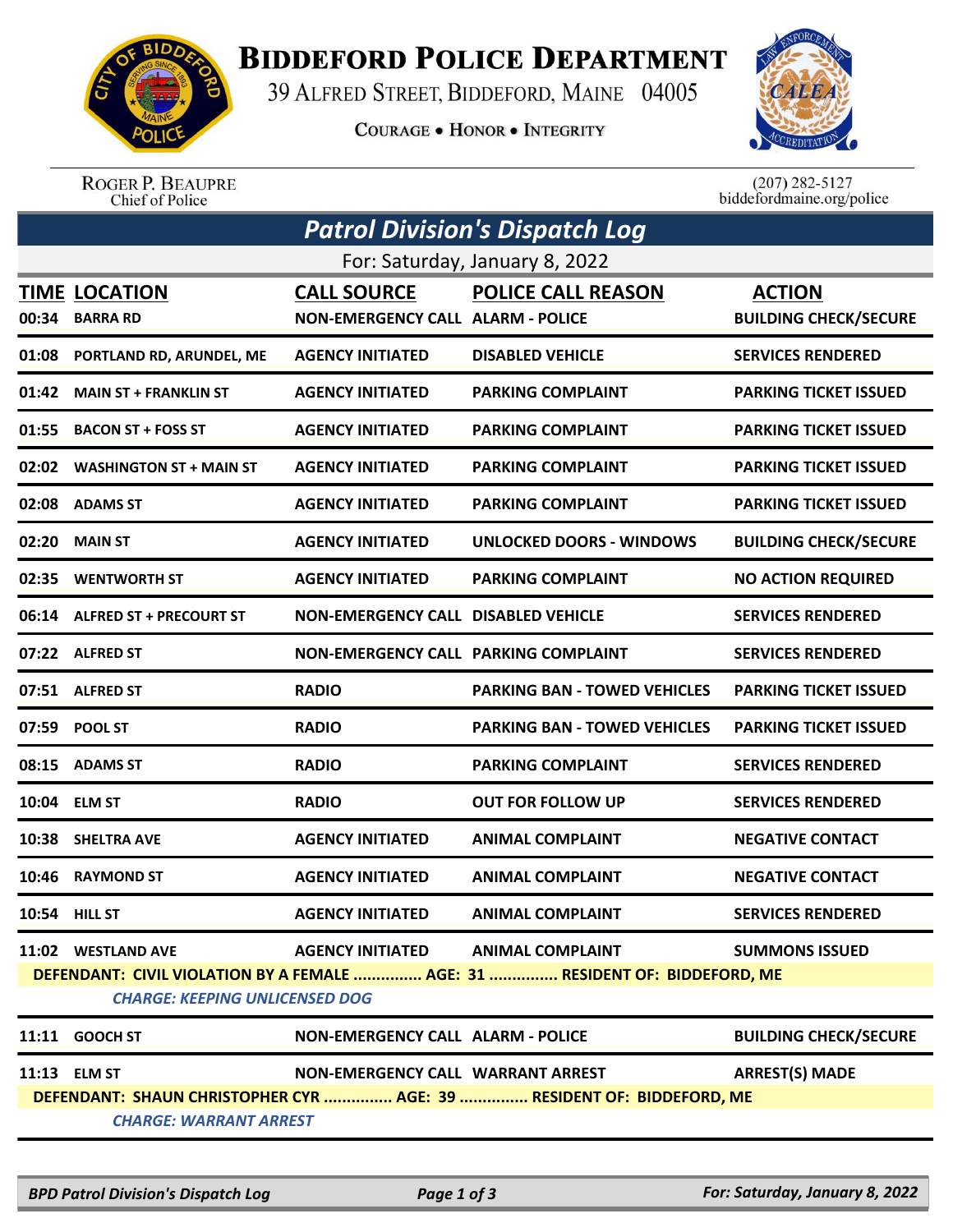|                                                                                                                      | <b>TIME LOCATION</b>                                                                                     | <b>CALL SOURCE</b>                                     | <b>POLICE CALL REASON</b>  | <b>ACTION</b>                |  |  |  |
|----------------------------------------------------------------------------------------------------------------------|----------------------------------------------------------------------------------------------------------|--------------------------------------------------------|----------------------------|------------------------------|--|--|--|
|                                                                                                                      | 11:15 WESTLAND AVE                                                                                       | <b>AGENCY INITIATED</b>                                | <b>ANIMAL COMPLAINT</b>    | <b>WARNING ISSUED</b>        |  |  |  |
|                                                                                                                      | 11:30 ALFRED ST                                                                                          | <b>AGENCY INITIATED</b>                                | <b>ANIMAL COMPLAINT</b>    | <b>NEGATIVE CONTACT</b>      |  |  |  |
| 11:37 HILL ST                                                                                                        |                                                                                                          | <b>E-911 CALL</b>                                      | 911 MISUSE                 | <b>SERVICES RENDERED</b>     |  |  |  |
|                                                                                                                      | 12:03 HILLS BEACH RD                                                                                     | <b>RADIO</b>                                           | <b>SHELLFISH VIOLATION</b> | <b>NO VIOLATION</b>          |  |  |  |
|                                                                                                                      | <b>13:15 PINE ST</b>                                                                                     | <b>AGENCY INITIATED</b>                                | <b>ANIMAL COMPLAINT</b>    | <b>NEGATIVE CONTACT</b>      |  |  |  |
|                                                                                                                      | <b>13:19 PINE ST</b>                                                                                     | <b>AGENCY INITIATED</b>                                | <b>ANIMAL COMPLAINT</b>    | <b>NEGATIVE CONTACT</b>      |  |  |  |
| 13:26                                                                                                                | <b>MAIN ST</b>                                                                                           | <b>AGENCY INITIATED</b>                                | <b>ANIMAL COMPLAINT</b>    | <b>NEGATIVE CONTACT</b>      |  |  |  |
|                                                                                                                      | 13:39 COUNTRY DR                                                                                         | <b>AGENCY INITIATED</b>                                | <b>ANIMAL COMPLAINT</b>    | <b>NEGATIVE CONTACT</b>      |  |  |  |
|                                                                                                                      | 13:54 GLAUDE AVE                                                                                         | <b>AGENCY INITIATED</b>                                | <b>ANIMAL COMPLAINT</b>    | <b>NEGATIVE CONTACT</b>      |  |  |  |
|                                                                                                                      | 14:08 ELM ST                                                                                             | <b>NON-EMERGENCY CALL SHOPLIFTING</b>                  |                            | <b>REPORT TAKEN</b>          |  |  |  |
|                                                                                                                      | 14:10 FOLSOM DR                                                                                          | <b>AGENCY INITIATED</b>                                | <b>ANIMAL COMPLAINT</b>    | <b>SUMMONS ISSUED</b>        |  |  |  |
| DEFENDANT: CIVIL VIOLATION BY A FEMALE  AGE: 37  RESIDENT OF: BIDDEFORD, ME<br><b>CHARGE: KEEPING UNLICENSED DOG</b> |                                                                                                          |                                                        |                            |                              |  |  |  |
|                                                                                                                      | <b>14:23 MAIN ST</b>                                                                                     | <b>NON-EMERGENCY CALL CHECK WELFARE</b>                |                            | <b>REPORT TAKEN</b>          |  |  |  |
| 15:20                                                                                                                | <b>MARINER WAY + ALFRED ST</b>                                                                           | NON-EMERGENCY CALL DISABLED VEHICLE                    |                            | <b>VEHICLE TOWED</b>         |  |  |  |
|                                                                                                                      | 15:34 SOUTH ST                                                                                           | <b>AGENCY INITIATED</b>                                | <b>TRAFFIC ENFORCEMENT</b> | <b>WARNING ISSUED</b>        |  |  |  |
|                                                                                                                      | 19 YEAR-OLD OPERATOR FROM OLD ORCHARD BEACH, ME<br><b>TRAFFIC WARNING: SPEEDING 10-14 MPH OVER LIMIT</b> |                                                        |                            |                              |  |  |  |
| 15:47                                                                                                                | <b>RIVER RD</b>                                                                                          | <b>AGENCY INITIATED</b>                                | <b>TRAFFIC ENFORCEMENT</b> | <b>VSAC ISSUED</b>           |  |  |  |
|                                                                                                                      | 21 YEAR-OLD OPERATOR FROM STANDISH, ME<br><b>TRAFFIC CITATION: SPEEDING 15-19 MPH OVER LIMIT</b>         |                                                        |                            |                              |  |  |  |
| 16:10                                                                                                                | <b>MAIN ST</b>                                                                                           | <b>NON-EMERGENCY CALL ALARM - POLICE</b>               |                            | <b>FALSE ALARM</b>           |  |  |  |
| 16:12                                                                                                                | <b>SOUTH ST + RIVER RD</b>                                                                               | <b>AGENCY INITIATED</b>                                | <b>TRAFFIC ENFORCEMENT</b> | <b>VSAC ISSUED</b>           |  |  |  |
|                                                                                                                      | 24 YEAR-OLD OPERATOR FROM SCARBOROUGH, ME                                                                | <b>TRAFFIC CITATION: SPEEDING 15-19 MPH OVER LIMIT</b> |                            |                              |  |  |  |
| 16:59                                                                                                                | <b>POMERLEAU ST</b>                                                                                      | <b>AGENCY INITIATED</b>                                | <b>PAPERWORK</b>           | <b>PAPERWORK NOT SERVED</b>  |  |  |  |
| 17:11                                                                                                                | <b>POMERLEAU ST</b>                                                                                      | <b>AGENCY INITIATED</b>                                |                            | <b>PAPERWORK SERVED</b>      |  |  |  |
|                                                                                                                      |                                                                                                          |                                                        | <b>PAPERWORK</b>           |                              |  |  |  |
| 17:23                                                                                                                | ALFRED RD, LYMAN, ME                                                                                     | <b>AGENCY INITIATED</b>                                | <b>OUT FOR FOLLOW UP</b>   | <b>SERVICES RENDERED</b>     |  |  |  |
| 17:24                                                                                                                | <b>MAINE TPKE + ALFRED ST</b>                                                                            | <b>E-911 CALL</b>                                      | <b>BOLO</b>                | <b>REFERRED OTHER AGENCY</b> |  |  |  |
| 18:07                                                                                                                | <b>ALFRED ST + BIRCH ST</b>                                                                              | <b>AGENCY INITIATED</b>                                | <b>TRAFFIC ENFORCEMENT</b> | <b>WARNING ISSUED</b>        |  |  |  |
|                                                                                                                      | 59 YEAR-OLD OPERATOR FROM SCARBOROUGH, ME                                                                | <b>TRAFFIC WARNING: SPEEDING 10-14 MPH OVER LIMIT</b>  |                            |                              |  |  |  |